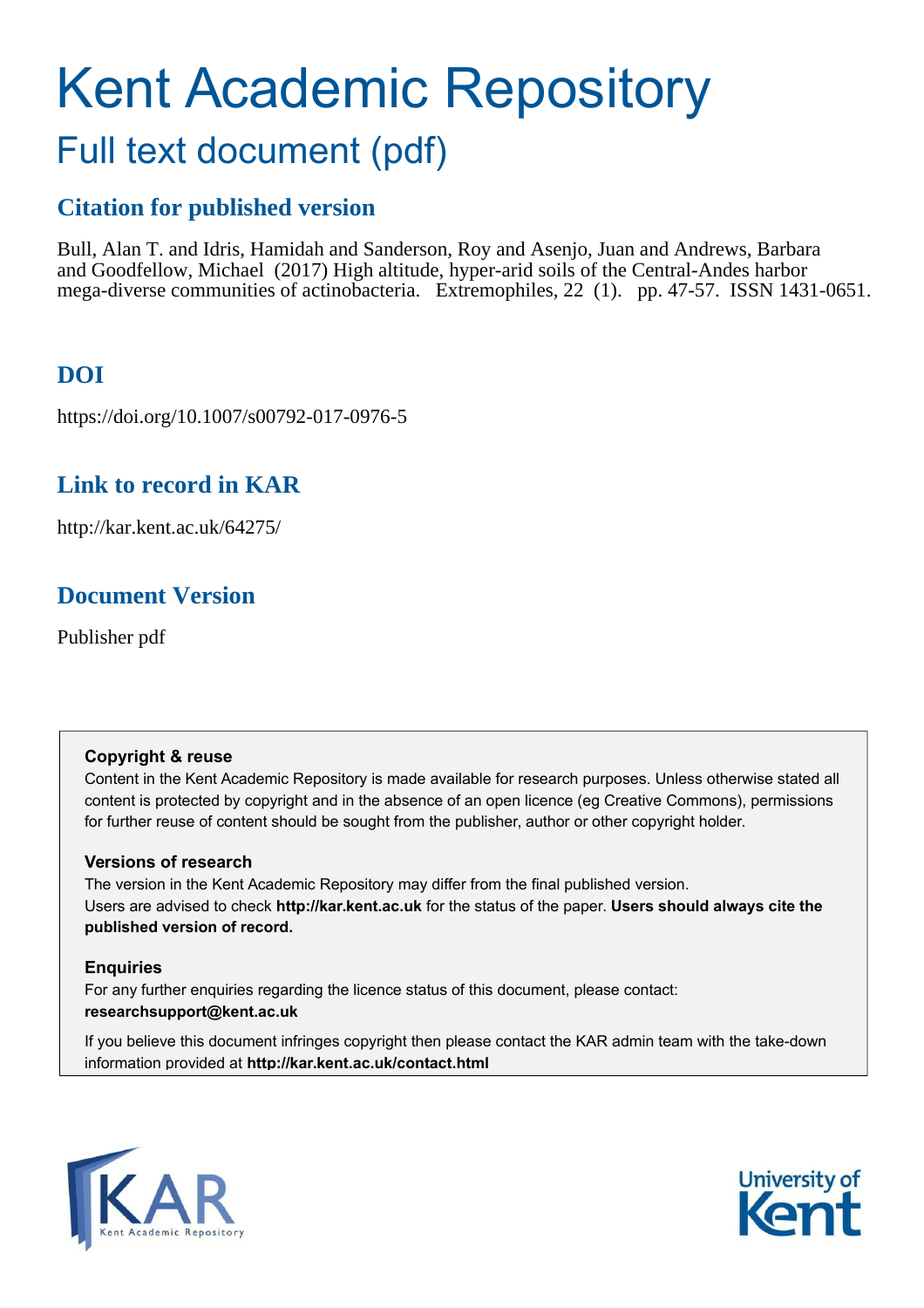ORIGINAL PAPER



# **High altitude, hyper‑arid soils of the Central‑Andes harbor mega‑diverse communities of actinobacteria**

**Alan T. Bull<sup>1</sup> · Hamidah Idris<sup>2</sup> · Roy Sanderson<sup>2</sup> · Juan Asenjo<sup>3</sup> · Barbara Andrews<sup>3</sup> · Michael Goodfellow<sup>2</sup>**

Received: 4 September 2017 / Accepted: 24 October 2017 © The Author(s) 2017. This article is an open access publication

**Abstract** The data reported in this paper are among the first relating to the microbiology of hyper-arid, very high altitude deserts and they provide base line information on the structure of actinobacterial communities. The high mountain Cerro Chajnantor landscape of the Central Andes in northern Chile is exposed to the world's most intense levels of solar radiation and its impoverished soils are severely desiccated. The purpose of this research was to define the actinobacterial community structures in soils at altitudes ranging from 3000 to 5000 m above sea level. Pyrosequencing surveys have revealed an extraordinary degree of microbial dark matter at these elevations that includes novel candidate actinobacterial classes, orders and families. Ultraviolet-B irradiance and a range of edaphic factors were found to be highly significant in determining community compositions at family and genus levels of diversity.

Communicated by A. Oren.

<span id="page-1-0"></span>**Electronic supplementary material** The online version of this article (<https://doi.org/10.1007/s00792-017-0976-5>) contains supplementary material, which is available to authorized users.

 $\boxtimes$  Roy Sanderson roy.sanderson@ncl.ac.uk Alan T. Bull A.T.Bull@kent.ac.uk

- 1 School of Biosciences, University of Kent, Canterbury, Kent CT2 7NJ, UK
- 2 School of Biology, Ridley Building, Newcastle University, Newcastle upon Tyne NE1 7RU, UK
- 3 Department of Chemical Engineering and Biotechnology, Centre for Biotechnology and Bioengineering (CeBiB), University of Chile, Beauchef 851, Santiago, Chile

**Keywords** High altitude  $\cdot$  Hyper-arid soils  $\cdot$ Actinobacteria · β-Diversity · Microbial dark matter

## **Introduction**

The attraction of extreme environments for microbiologists has risen appreciably in recent years following recognition that the environmental limits to life on Earth are defined by the presence of microorganisms, the term environmental limits describing the outermost boundaries of the known physico-chemical world (Horikoshi et al. [2011](#page-9-0)). Reasons for studying the extremobiosphere (Bull [2011\)](#page-9-1) in this context are several and encompass fundamental science and the hypothesis that they are likely to contain novel microorganisms that express new chemistry and metabolisms hence driving innovative biotechnology.

The most intensely researched habitats in the extremobiosphere have been hyper-thermal, deep sea and cryosphere and only more recently has attention turned to those exposed to long term and intense aridity that characterize deserts. Non-polar deserts constitute about one-third of the Earth's landmass and our own research has been based in one of the world's two coastal deserts, namely the Atacama Desert of northern Chile (Bull and Asenjo [2013](#page-9-2); Bull et al. [2016\)](#page-9-3). This desert is acknowledged to be the most arid on Earth and its aridity is maintained by a 'rain shadow' efect resulting from its enclosure between the Andean Cordillera and the Coastal Mountains. Hyper-arid and extreme hyper-arid environments (sensu Houston [2006](#page-9-0)) are characteristic of the desert's core region but the Atacama also comprises salars, Altiplano and high altitude mountain plateaus, and volcanoes.

Reports of the microbiology of high altitude mountain soils worldwide are sparse and little information is available relating to those of the Central-Andes. However, several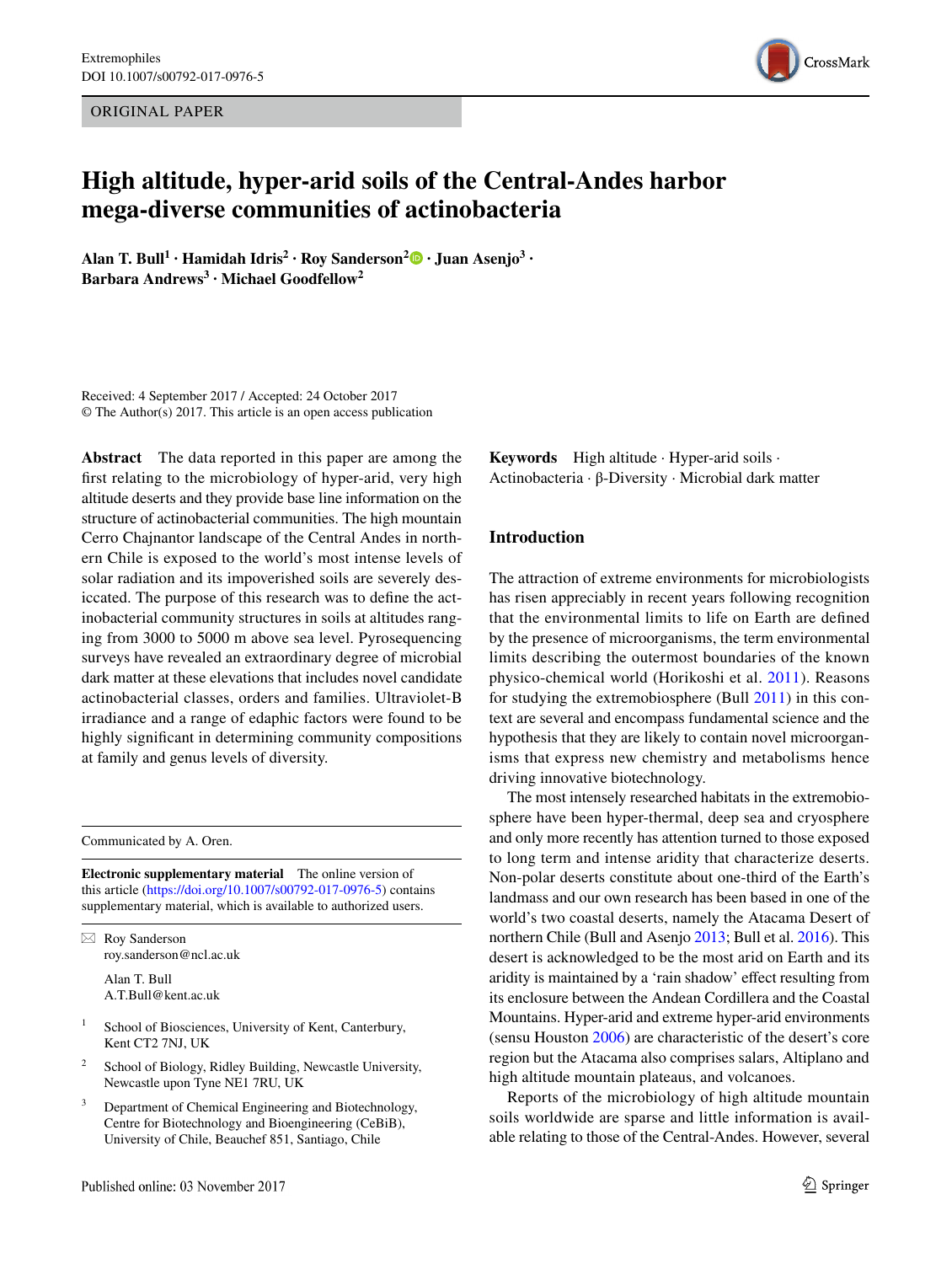<span id="page-2-0"></span>investigations of high altitude wetlands (ponds, saline lakes, salterns and peatlands) at altitudes between ca. 3700 and 6500 m above sea level have been made in the Chilean and Bolivian Altiplano and the Central-Andes of Argentina. One such initiative, the multidisciplinary High-Lakes Project, has as a primary objective the assessment of increased environmental stress on the biological disturbance of high altitude lakes during the periods of rapid climate change as an analogy to early Mars (Cabrol et al. [2009](#page-9-4)). Other studies have started to chart the diversity and novelty of particular microbial groups (archaea and bacteria, Dorador et al. [2010,](#page-9-5) [2013](#page-9-6); Aszalós et al. [2016;](#page-9-7) diatoms, Blanco et al. [2013](#page-9-8)), to explore polyextremophily (Albarracin et al. [2015](#page-9-9)) and diurnal community dynamics in response to solar radiation (Molina et al. [2016](#page-10-0)) in these elevated wetland habitats.

The most intensive investigations of barren high altitude soils per se have been made by Steve Schmidt and his group, several of which have been sited on the highest volcanoes in the Atacama region (Lynch et al. [2012\)](#page-9-10) which they consider to be "arguably the most extreme soil ecosytems on Earth" based on extreme temperature cycling, aridity, low atmospheric pressure and extreme solar radiation. In a series of papers Schmidt and his colleagues reported pioneering studies of the microbiota of fumarolic and non-fumarolic soils of the Socompa and Llullaillaco volcanoes between 5500 and 6330 m a.s.l. These communities are among the simplest found in terrestrial ecosystems and appear to be sustained by the activities of facultative chemoautotrophic bacteria (Costello et al. [2009;](#page-9-11) Lynch et al. [2012\)](#page-9-10).

This paper reports the latest results of our on-going research on desert soil actinobacteria, the research landscape being the Chilean high mountain desert, Cerro Chajnantor (5640 m a.s.l.), which lies east of San Pedro de Atacama. This landscape is subject to a combination of extreme environmental conditions including the world's highest levels of surface UV radiation (Cordero et al. [2014\)](#page-9-12). In this study metagenomic profiles of actinobacterial communities in these very high altitude desert soils were compared with those of low altitude desert soils, previously defined by (Idris et al. [2017a](#page-9-13)), to test the hypothesis of microbiome taxonomic distinctiveness of Atacama Desert soils. In addition, attempts have been made to identify the principal determinants of actinobacterial community structure as a function of soil environment and climate characteristics.

# **Materials and methods**

## **Research landscape and sample collection**

Replicate samples (4) were collected aseptically in October 2012 and stored as described previously (Idris et al. [2017a](#page-9-13)). Surface and subsurface samples were taken at three altitudes on the Cerro Chajnantor (Table [1\)](#page-1-0). At the two lower altitudes the ecosystems contained sparse vegetation largely comprising Andean grasses, xerophytes and columnar cacti, particularly *Echinopsis atacamensis* (Fig. [1\)](#page-2-0). The highest sampling site (5041 m a.s.l.) lay within the periglacial zone as defined by Schmidt et al. ([2012\)](#page-10-1).

The Cerro Chajnantor is a lava dome and part of a large volcanic complex formed on top of a pyroclastic shield. It is one of several volcanic peaks that border the Chajnantor Plateau (ca. 5000 m a.s.l.), a region of the southern Altiplano that is the location of a group of astronomical observatories including the Atacama Large Millimeter Array (ALMA). ALMA is operated as an international partnership of which the European Southern Observatory (ESO) is a member. Permission to collect samples was given by the ESO and in accordance with its requirements health checks were made at the ALMA Operations Support Facility (2900 m a.s.l.) prior to sampling at higher altitudes.

## **Soil analyses and climate data**

Soil measurements and elemental analyses were made at the Geochemistry Laboratory, University of Chile, Santiago; and UV irradiance data were collected at the Chajnantor Plateau in February–March 2015 by Dr. Raul Cordero

**Table 1** Cerro Chajnantor research site data

| Location/sampling Latitude $\degree$ S |                     | Longitude <sup>o</sup> W | Altitude (m | Atmospheric | Air temp $(^{\circ}C)$ | Radiation ( $kJ/m^2$ day) |      | Vegetation |
|----------------------------------------|---------------------|--------------------------|-------------|-------------|------------------------|---------------------------|------|------------|
| $depth$ (cm)                           |                     | pressure (bar)<br>a.s.l. |             |             | $UV-A^a$               | $UV-B^b$                  |      |            |
| ALMA1(2)                               | $23^{\circ}04'39''$ | $67^{\circ}57'43''$      | 3018        | 1015        | 25.0                   | 1545                      | 46.0 | Present    |
| ALMA 2 (30)                            | 23°04'39"           | $67^{\circ}57'43''$      | 3018        | 1015        | 25.0                   |                           |      |            |
| ALMA 3 (2)                             | $23^{\circ}03'31''$ | $67^{\circ}52'27''$      | 4000        | 1015        | 27.2                   | 1579                      | 49.0 | Present    |
| ALMA 4 (30)                            | $23^{\circ}03'31''$ | $67^{\circ}52'27''$      | 4000        | 1015        | 27.2                   |                           |      |            |
| ALMA 5(2)                              | $23^{\circ}00'49''$ | $67^{\circ}45'31''$      | 5041        | 1015        | 15.6                   | 1621                      | 51.2 | Absent     |
| ALMA 6(30)                             | $23^{\circ}00'49''$ | $67^{\circ}45'31''$      | 5041        | 1015        | 15.6                   |                           |      |            |

a 315–400 nm

b 280–315 nm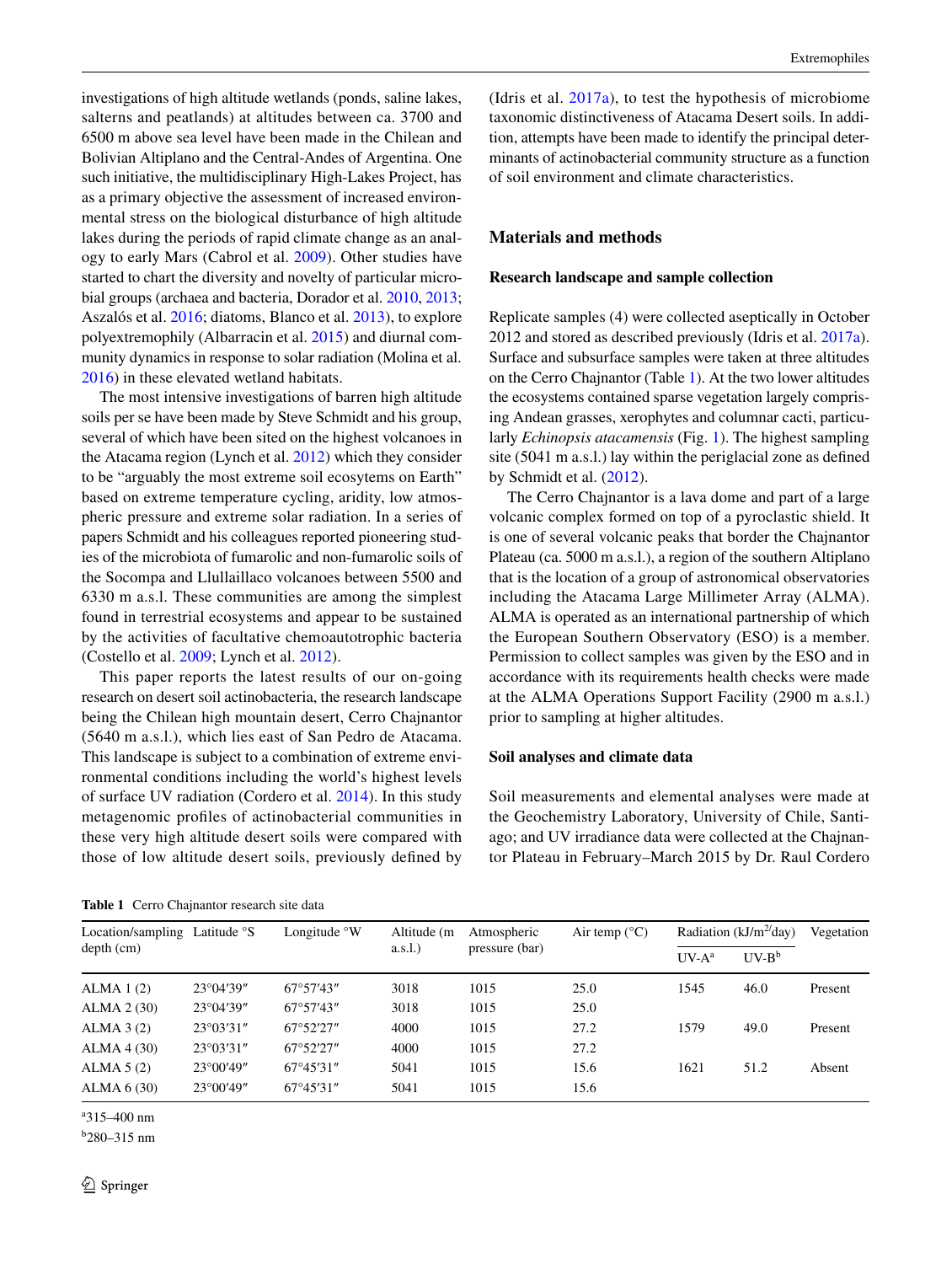<span id="page-3-0"></span>**Fig. 1** Sampling locations on the Cerro Chajnantor. **a** ALMA 1 site at 3018 m a.s.l. with Salar de Atacama in the background. **b** ALMA 3 site at 4000 m a.s.l. showing scattered colonization by *Echinopsis atacamensis.* **c** Landscape between ALMA sites 3 and 5 with Licancabur Volcano in the background. **d** ALMA 5 site at 5041 m a.s.l. on the Chajnantor Plateau with the peak of Cerro Chajnantor in the background



<span id="page-3-1"></span>(Department of Physics, University of Chile, Santiago). Latitude, longitude, elevation and other climatic data were collected during sampling using a handheld multi-function altimeter (AltiTech2, Highgear Inc., Durham, NC, USA).

# **DNA extraction, PCR amplification and pyrosequencing**

All of the procedures used were those described by us previously (Idris et al. [2017a](#page-9-13)).

## **Bioinformatic and multivariate statistical analyses**

A total of 12,388 valid pyrosequence reads were processed using CLCommunity v3.30 software at Chunlab Inc. [\(http://](http://www.chunlab.com) [www.chunlab.com;](http://www.chunlab.com) Seoul National University, Korea) and taxonomic assignments to actinobacterial family and genus ranks were made using the EzBioCloud (Yoon et al. [2017\)](#page-10-2) database (see Idris et al. [2017a](#page-9-13) for details of these procedures).

Alpha-diversity analyses including rarefaction, rankabundance, Shannon diversities and Chao1 richness estimations were calculated using CLCommunity software. Operational Taxonomic Unit tables (OTU) were saved in comma delimited (.csv) format prior to further analysis. Identified generic phylotypes were checked manually from OTU tables and analyzed to determine their composition in <span id="page-3-2"></span>each of the sample sites. Venn diagrams were constructed using the Mothur version 1.37.4 program ([http://www.](http://www.mothur.org/) [mothur.org/](http://www.mothur.org/); Schloss et al. [2009\)](#page-10-3). Beta-diversity analyses of actinobacterial communities were made using unconstrained principal components (PCA) and constrained redundancy (RDA) analyses using the "vegan" (Oksanen et al. [2013\)](#page-10-4) package to explore the efects of environmental variables on community composition. The ANOVA permutation test (Ter Braak [1986](#page-10-5)) was used to assess the significance of such variables on community structure.

# **Results**

## **Site characteristics**

The texture of sampled material varied from coarse soil, to gravel, regolith, and rock fragments the moisture contents of which were zero with the exception of the subsurface at the highest altitude (Table [2](#page-3-0)), the latter reflecting its periglacial nature. Ultraviolet irradiance levels are quoted as doses  $(kJ/m<sup>2</sup>)$  and computed by integrating through time to provide a daily dosage. UV-A and UV-B irradiance increased by 4.9 and 11.3% over the altitude range sampled (Table [1](#page-1-0)), values agreeing closely with those reported in a major survey of solar spectral conditions in the Atacama Desert, including the Chajnantor Plateau (Cordero et al. [2016\)](#page-9-14). On the basis of redox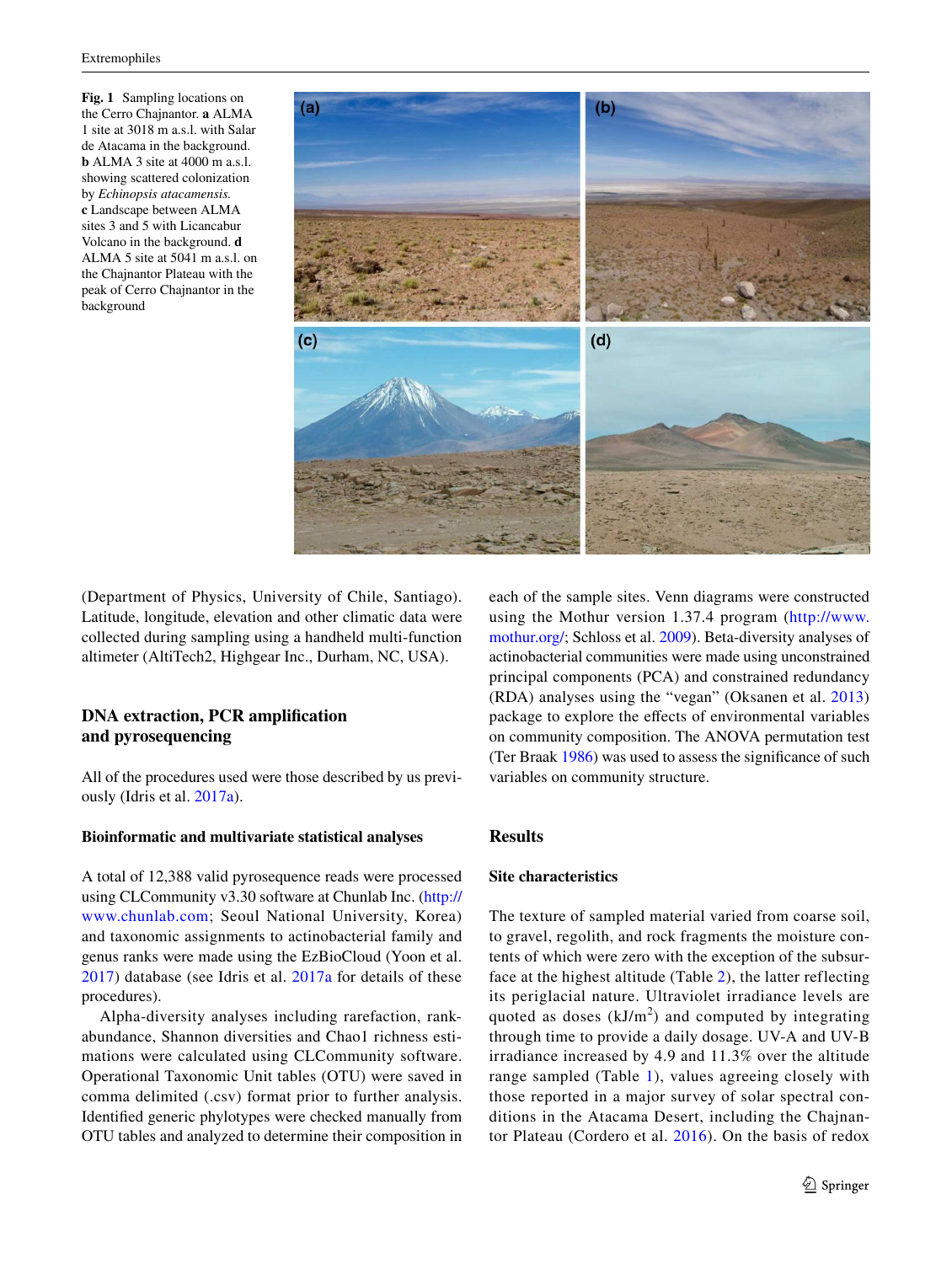| Location          | pH   |             | Redox poten- Conductivity | Moisture $(\%)$ | Total organic  | Texture             | Elements $(\%)$ |     |     |     |     |
|-------------------|------|-------------|---------------------------|-----------------|----------------|---------------------|-----------------|-----|-----|-----|-----|
|                   |      | tial $(mV)$ | $(\mu S/cm)$              |                 | content $(\%)$ |                     | Ca              | Mg  | Na  | K   | Fe  |
| ALMA <sub>1</sub> | 7.08 | 360         | 215                       | $\overline{0}$  | 1.67           | Coarse mineral soil | 3.9             | 1.3 | 2.7 | 1.8 | 4.8 |
| ALMA <sub>2</sub> | 7.63 | 336         | 326                       | $\Omega$        | 3.67           | Coarse mineral soil | 3.2             | 1.3 | 2.0 | 2.2 | 3.9 |
| ALMA <sub>3</sub> | 6.55 | 360         | 239                       | $\Omega$        | 3.33           | Regolith            | 3.2             | 1.3 | 2.6 | 1.9 | 4.5 |
| ALMA <sub>4</sub> | 6.70 | 335         | 108                       | $\Omega$        | 3.67           | Gravel              | 3.0             | 1.5 | 2.4 | 1.8 | 4.5 |
| ALMA <sub>5</sub> | 6.73 | 369         | 54                        | $\Omega$        | 2.00           | Regolith/rock       | 3.6             | 1.4 | 2.4 | 2.7 | 4.1 |
| ALMA <sub>6</sub> | 6.30 | 365         | 44                        | 4.67            | 0.67           | Gravel              | 3.5             | .4  | 2.4 | 2.7 | 4.1 |

**Table 2** Physico-chemical characteristics of Cerro Chajnantor soils



**Fig. 2** Rarefaction analyses of ALMA OTUs at 94.5–97.0% phylogenetic similarity showing the relation between the increase in generic richness and the number of randomly sampled sequences

<span id="page-4-0"></span>potential values (Husson [2013](#page-9-15)) all of the soils could be designated as dry and moderately oxidizing and showed little inter-site variation. The nature of possible oxidants in these soils has not been investigated but in part may be related to very high UV radiation flux. Soil conductivity has a strong correlation with salinity and also correlates with soil texture and particle size, an effect that was particularly noticeable in the very low values recorded at the 5041 m sites. All of the soils contained relatively high concentrations of Ca and Na that are indicative of high salt contents, a condition of Atacama Desert soils regarded as indicative of persistent aridity (Crits-Christoph et al. [2013\)](#page-9-16) (Table [2](#page-3-0)).

#### **Community coverage and composition**

Our pyrosequencing programme produced an average of 2956 sequence reads per soil sample most of which had reads of > 1000; this average read number is smaller than that we obtained for low altitude Atacama soils using identical procedures (Idris et al. [2017a\)](#page-9-13) but compares very favorably with low altitude Atacama soil surveys reported earlier by Crits-Christoph et al. ([2013](#page-9-16)).

**Table 3** Observed generic OTUs and α-diversity indices

| Location          | Good's<br>library cov-<br>erage $(\%)$ | Observed<br><b>OTUs</b> | Chao 1 | Shannon<br>index $(H)$ | Simpson<br>diversity<br>(1/D) |
|-------------------|----------------------------------------|-------------------------|--------|------------------------|-------------------------------|
| ALMA <sub>1</sub> | 97                                     | 158                     | 195    | 4.03                   | 33.3                          |
| ALMA <sub>2</sub> | 95                                     | 354                     | 484    | 5.15                   | 100                           |
| ALMA <sub>3</sub> | 98                                     | 211                     | 256    | 4.41                   | 50                            |
| ALMA <sub>4</sub> | 95                                     | 233                     | 373    | 4.59                   | 50                            |
| ALMA <sub>5</sub> | 95                                     | 224                     | 331    | 4.52                   | 50                            |
| ALMA 6            | 97                                     | 207                     | 257    | 4.12                   | 33.3                          |

Inspection of rarefaction curves (Fig. [2\)](#page-3-1) shows that they tend to asymptotes for each of the soils thereby arguing for high sequence coverage, a conclusion strongly supported by reference to Good's coverage metric (Table [3](#page-3-2)). With the exception of the subsurface gravel from 3018 m a.s.l. (ALMA 2), the Shannon and Simpson Indices do not provide any evidence for dramatic changes in generic diversity as a function of altitude, although generic richness in terms of observed OTUs and Chao estimates showed greater variability (Table [3](#page-3-2)). The reciprocal of Simpson's index is sensitive to the level of dominance in microbial communities but only in the 3018 m surface and the 5041 m subsurface soils were dominant profiles evident  $(1/D < 50;$  Zhou et al. [2002\)](#page-10-6) while the remainder possessed uniform community profiles.

When sequences were assigned to OTUs, 55 families and 234 genera of actinobacteria were defined; of these 33 and 41%, respectively, could not be assigned to valid named taxa and hence are considered to be putatively novel candidate families and genera (Supplementary Material, Tables 1 and 2). A significant proportion (20%) of identified families could be assigned to deep lineage actinobacteria belonging to the class *Acidimicrobia* (Norris [2012](#page-10-7)), a majority of which appear to be novel. As in our previous report (Idris et al. [2017a\)](#page-9-13) we have used a rank-abundance threshold of 0.1% to deine a rare actinobacteria biosphere (sensu Lynch and Neufeld [2015\)](#page-9-17); using this criterion 40%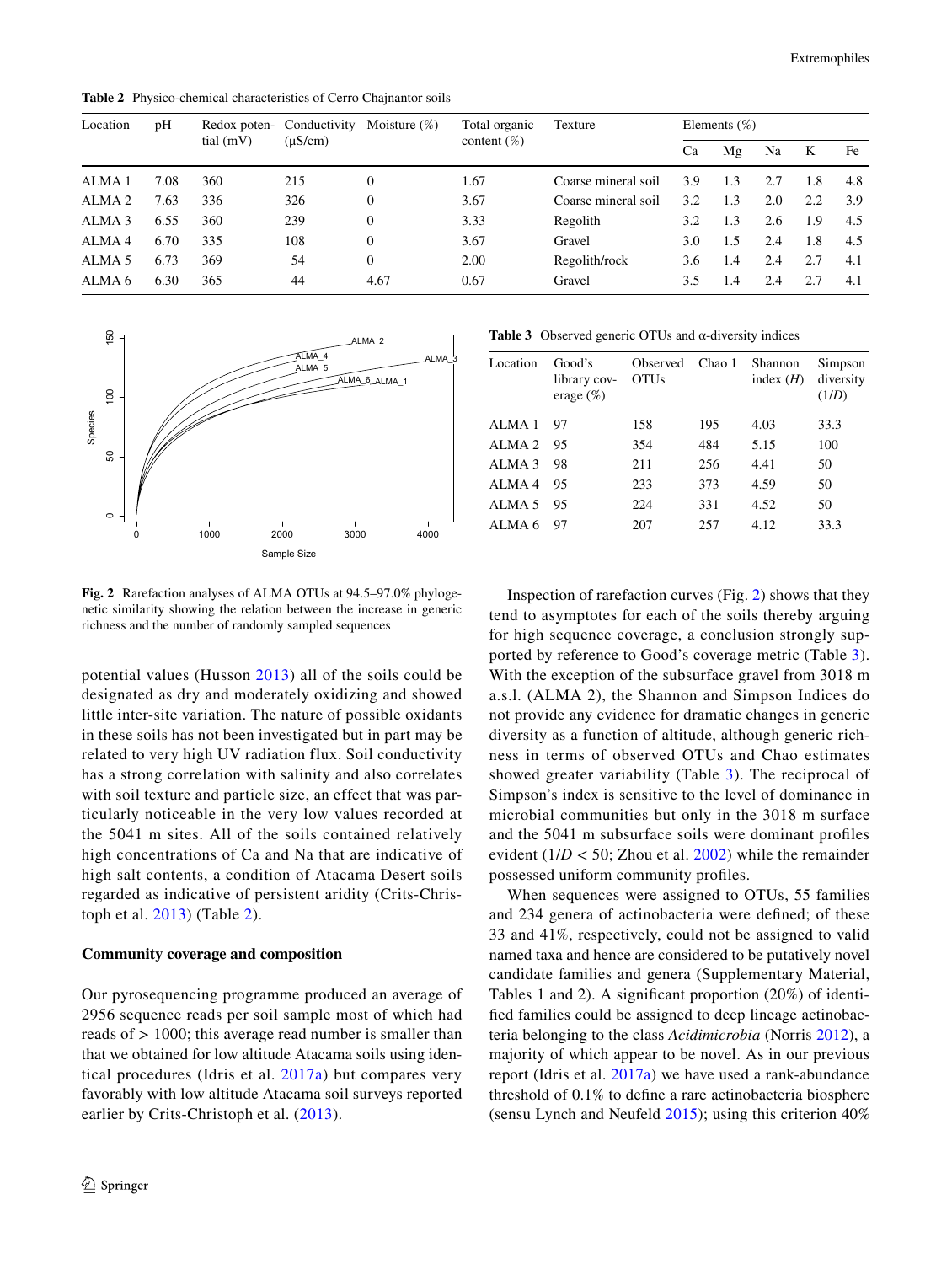of detected families and 65% of detected genera belong to the rare microbiosphere.

# **Taxonomic diversity and variation between sites and depths**

The extraordinary novelty among high taxonomic rank actinobacteria occurring in low altitude Atacama Desert ecosystems (Idris et al. [2017a\)](#page-9-13) was found to be comparable at the Cerro Chajnantor sites, with phylotypes representing 2 putatively new classes, 4 new orders and 18 new families in the phylum *Actinobacteria* being recorded (cumulative site data, Supplementary Material, Table 1). The large majority of OTUs were identified as members of the orders *Frankiales* (34%), *Micrococcales* (9%), *Acidimicrobiales* (7%), *Propionibacteriales* (7%) and *Pseudonocardiales* (5%); sequence reads corresponding to OTUs of a putative new order FJ478799\_o accounted for 2.5% of the Chajnantor community.

<span id="page-5-0"></span>The most frequently detected genera comprizing 64% of the actinobacterial phylotypes were in order of abundance: HQ910322\_g, *Blastococcus*, *Arthrobacter*, *Modestobacter*, *Geodermatophilus*, *Mycobacterium*, HQ674860\_g, JF266448\_g, *Friedmanniella*, FJ479147\_g, *Pseudonocardia*, *Nocardioides*, *Jatrophihabitans, Terrabacter* and *Sporichthya* (Supplementary Material, Table 2). The abundance of certain genera (*Blastococcus*, *Modestobacter*, *Geodermatophilus*, *Friedmanniella*) was clearly related to soil depth and to altitude (Fig.  $3$ ) and probably reflects an ability to withstand irradiation stress; in all cases abundance fell progressively with altitude. All of these organisms are contained in the Terrabacteria group of prokaryotes (Battistuzzi and Hedges [2008](#page-9-18)) that is distinctive of hyper-arid deserts and notable for containing organisms selected to withstand environmental stress including irradiations and desiccation. Gtari et al. ([2012\)](#page-9-19) studied stress phenomena in selected strains of these actinobacterial clades and found high tolerance to UV radiation especially in melanized *G*. o*bscurus* and *M*. *multiseptatus* but less so in *B*. *saxobsidens* that produces orange pigmentation. Protective UV-absorbing mycosporine-like amino acids have recently been reported in a member of the genus *Pseudonocardia* (Miyamoto et al. [2014\)](#page-10-8), another of the most abundant actinobacterial taxa in Chajnantor soils. Also of note is that most of the identified high abundance generic phylotypes are known to produce coccoid cells and in some cases spores, morphological features that Gtari et al. ([2012](#page-9-19)) opine may relect adaptations to arid habitats.

The proportion of identified co-occurring generic phylotypes in surface and subsurface soils at each altitude was approximately 50%; however, greater diferentiation of actinobacterial communities was evident in between-surface and between-subsurface communities where co-occurrence was only 30% (Supplementary Material, Figure 1). Sub-surface communities tended to be more taxonomically rich but the differences were small  $(< 10\%)$ . Previously unreported phylotypes were detected in all of the soils.



**Fig. 3** Efects of altitude and soil depth on the abundance of the most dominant genera; sites 1 and 2 at 3018 m a.s.l.; sites 3 and 4 at 4000 m a.s.l.; sites 5 and 6 at 5041 m a.s.l.. Samples at sites 1, 3, 5 taken at 2 cm depth; sites 2, 4 and 6 at 30 cm depth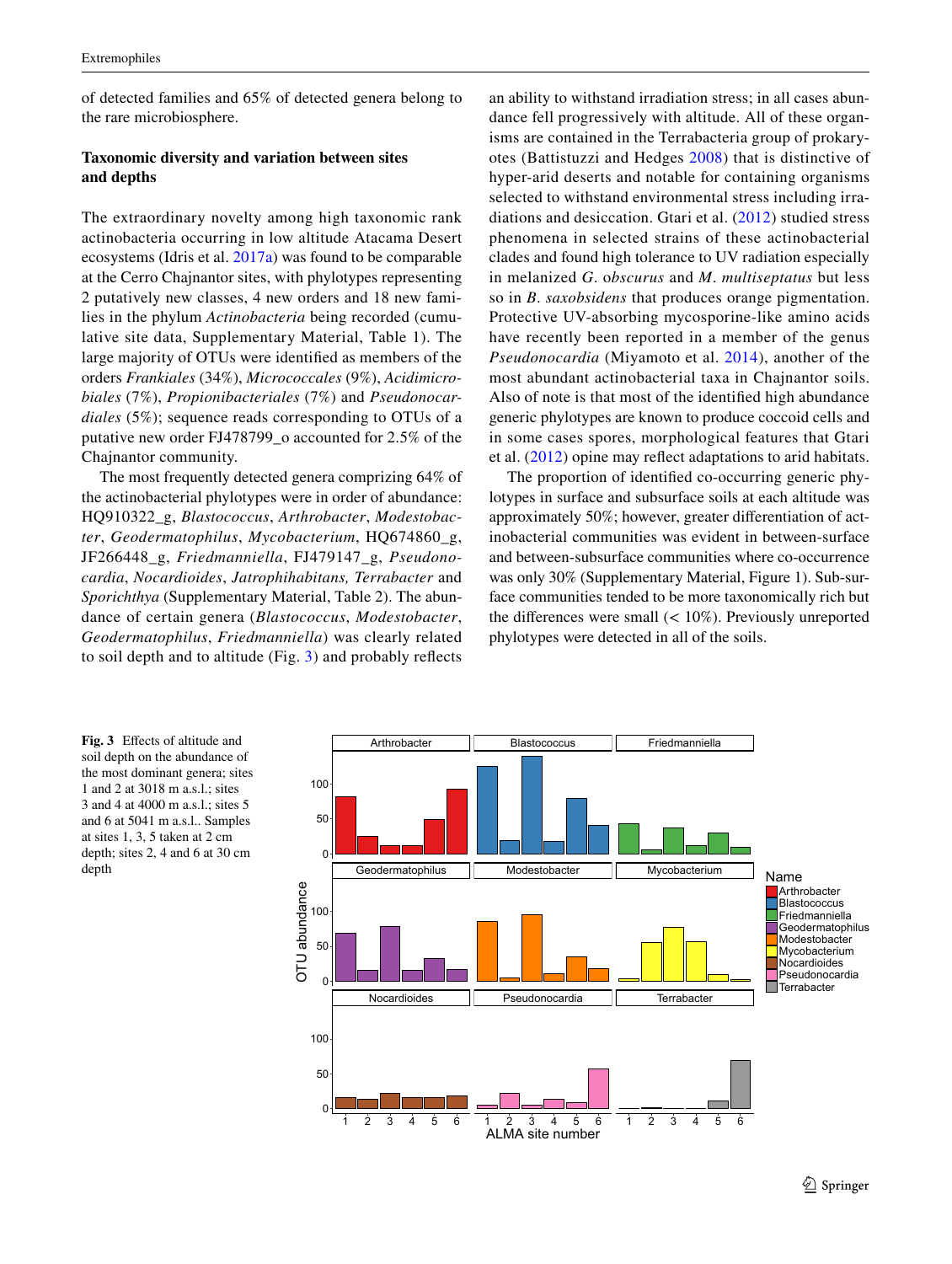The total variation explained by the first two principal component axes was relatively low at 26%, but nevertheless distinct patterns could be observed. Two broad community groups can be deined (Fig. [4a](#page-5-0)): Group 1 comprised those communities at ALMA sites 1, 5 and 6 (upper left of the PCA plot), while the more difuse Group 2 comprised communities at ALMA sites 2, 3 and 4. Substantial within-site variation in community composition was evident at some of the sites (ALMA 2, subsurface, 3018 m, and ALMA 3, surface, 4000 m) as indicated by the larger spread of polygons in PCA ordination space (Fig. [4](#page-5-0)a); other sites had relatively little variation in composition between replicate samples. The PCA notably differentiates surface and subsurface communities at the lower elevations. The overall trends are clearly discerned in the box plot presentation of the data that summaries changes in PCA axis 1 scores with altitude and sampling depth (Fig. [4](#page-5-0)b); as altitude increased there was a gradual convergence in community composition between

<span id="page-6-0"></span>**Fig. 4 a** Principal component analysis of surface and subsurface communities. PC1 and PC2 contributed 15 and 11% of the variance, respectively, **b** box plot summarising the status of actinobacterial communities with regard to altitude and sample depth. Interquartile ranges are represented by box outlines, median values by midlines, and maximum and minimum values by whiskers

the surface and subsurface samples, as well as a decline in within-community variability of taxonomic composition.

At the lowest altitude (3018 m), there are major diferences in the community composition depending on depth, and also more variability between samples in the subsurface (ALMA 2) than surface (ALMA 1). The surface samples, that are subject to high levels of UV radiation, did not appear to change much in community composition as altitude increased from 3018 to 5041 m, as their PC Axis 1 score remained constant, with a similar amount of variation around the mean. In contrast, the community composition of subsurface samples (ALMA 2, ALMA 4 and ALMA 6) changed dramatically with altitude, with the PC Axis 1 score gradually converging to that of the surface samples by 5041 m, indicating that at the highest altitudes surface and subsurface samples have similar actinobacterial community composition. Moreover, individual subsurface samples became less variable with increasing altitude suggestive of increased stresses at high altitude even within the subsurface environment.

<span id="page-6-1"></span>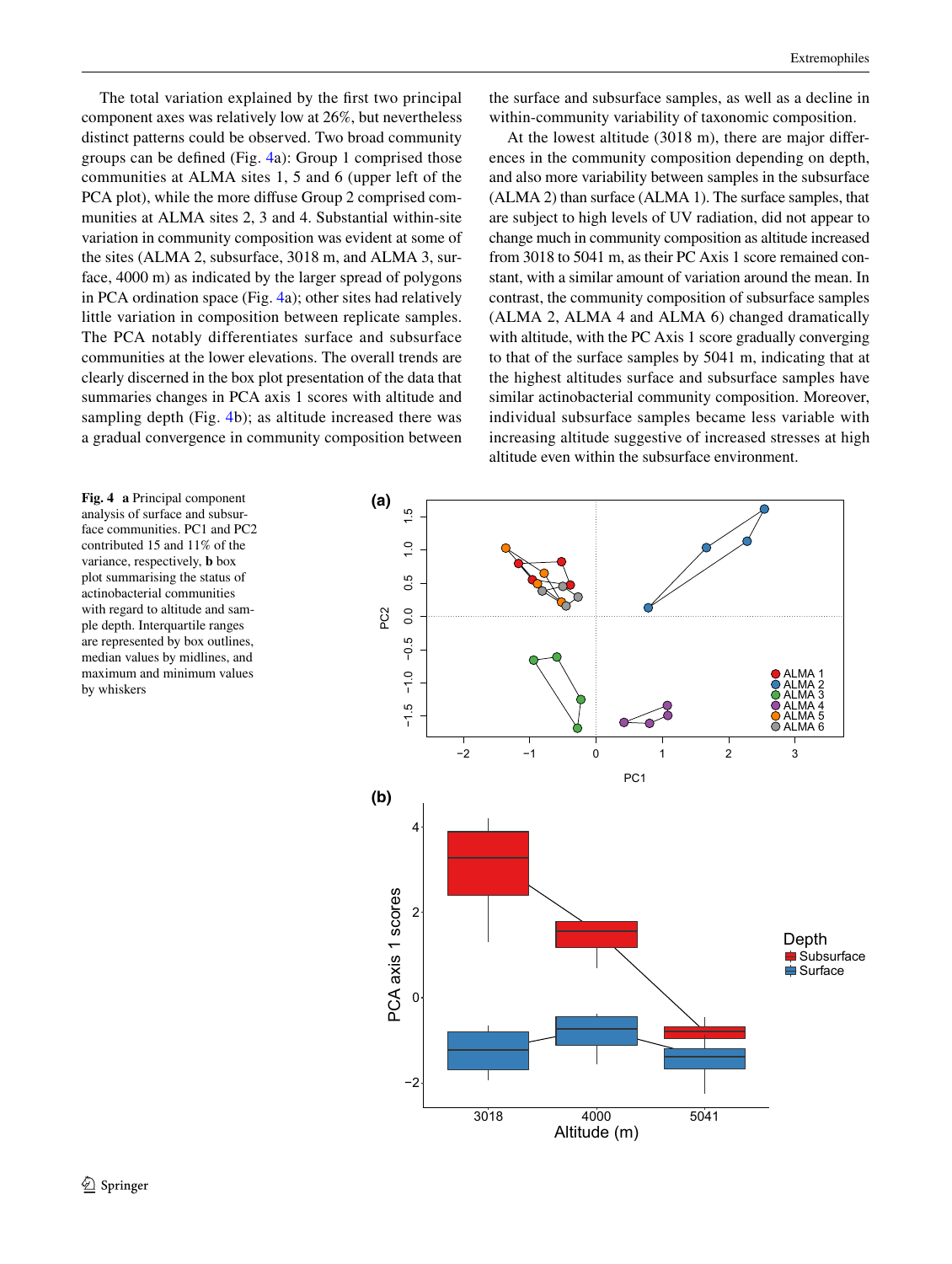## <span id="page-7-0"></span>**Beta‑diversity**

The two actinobacterial community groups suggested by principal components analysis were conirmed by the construction of a double annotated hierarchical heat map based upon the 138 validated generic phylotypes (Supplementary Material, Figure 2) and, moreover, the majority of the previously most frequently detected and abundant phylotypes (Supplementary Material, Table 1) were assignable to the Group 1 communities. The heat map Group 1 communities were dominated by members of the family *Geodermatophilaceae* and the genera *Friedmanniella, Sporichthya* and *Terrabacter*, while other phylotypes were co-dominant in the two community groups, notably the genera *Jatrophihabitans, Nocardioides* and *Pseudonocardia*. These dominant phylotypes were most conspicuous in surface soil sites of the Group 1 communities, i.e. at 3018 and 5041 m a.s.l., again suggesting an enhanced tolerance to radiation stresses.

Relationships between community composition and environmental variables were examined using redundancy analysis (RDA), the results of which are summarized in Fig. [5.](#page-6-0) In the RDA ordination diagram, the length of the arrow for each constraining variable indicates the magnitude of its efect, arrows pointing in the same direction are positively correlated with each other; arrows at 90° to each other are uncorrelated, and arrows at 180° are negatively correlated.

Samples positively associated with constraining variables are located near the arrow heads. Of the variables tested, soil redox potential and organic matter are the most important drivers of community composition (although they are negatively correlated with each other) and are positively correlated with altitude and soil conductivity, respectively. Soil pH appeared to be correlated only with the variable subsurface soil samples at 3018 m (see Fig. [5](#page-6-0)) which was the most alkaline of all those tested. Results of RDA permutation ANOVA tests showed decisively that all of the environmental variables were highly significant in determining actinobacterial community compositions in the Cerro Chajnantor landscape (Table [4](#page-6-1)). Large *F* ratios indicate significant results and *p* values < 0.05 refute the null hypothesis that community composition is unrelated to environmental variables.

The strong positive correlation between redox potential and altitude and its association with the Group 1 communities was particularly noteworthy given the fact that Atacama Desert soils have long been known to possess strong oxidizing properties (Navarro-Gonzalez et al. [2003\)](#page-10-9) although the nature of the oxidant(s) has remained elusive. Recently, how-ever, Georgiou et al. [\(2015](#page-9-20)) have demonstrated that photogenerated metal superoxides and peroxides accumulate in top soils in the Yungay location of the Atacama Desert and opine that they furnish some key elements of reactive oxygen species in desert soils. Based on data contained in Cordero et al. ([2016](#page-9-14)) we estimate that radiation levels imposed on Cerro Chajnantor soils to be approximately 17% greater than those at the Yungay sites. Subsequently we have used redundancy analysis to examine the relationship of community composition with UV-B irradiance (Fig. [6](#page-7-0)) and found it to be singularly correlated at the highest altitude.

**Table 4** RDA permutation test of Cerro Chajnantor environmental variables

| Environmental variable | $F$ ratio | $p$ value |  |  |
|------------------------|-----------|-----------|--|--|
| Altitude               | 1.6716    | 0.008     |  |  |
| UV-B dosage            | 2.1011    | 0.014     |  |  |
| pН                     | 3.0075    | 0.001     |  |  |
| Redox                  | 2.2539    | 0.001     |  |  |
| Conductivity           | 1.6550    | 0.004     |  |  |
| Organic matter         | 1.6143    | 0.018     |  |  |

*F* ratios based on 999 permutations



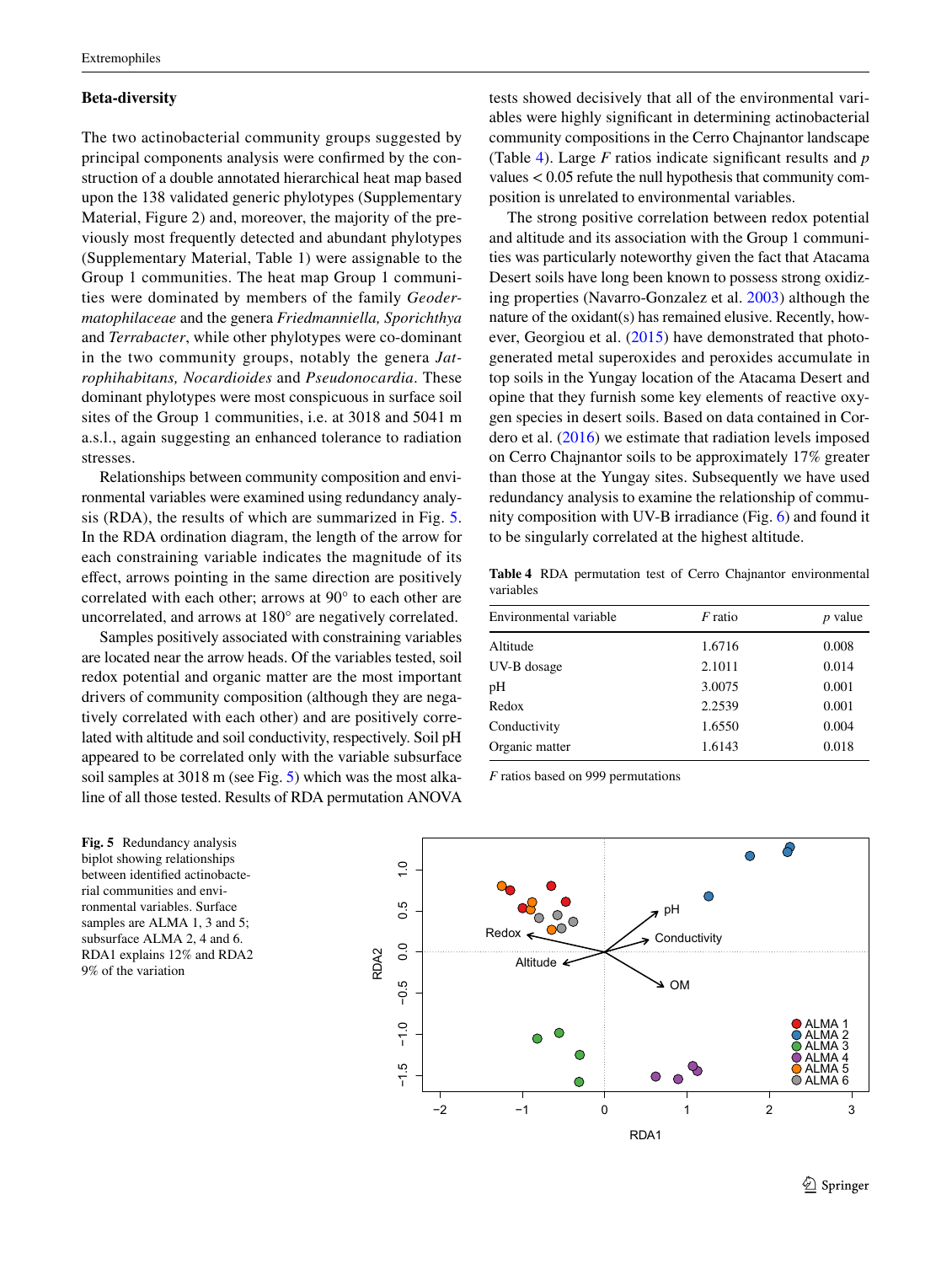**Fig. 6** Redundancy analysis biplot showing relationships between identified actinobacterial communities and UV-B irradiance. ALMA  $1 = 3018$  m; ALMA  $3 = 4000$  m; ALMA  $5 = 5041$  m. RDA1 explains 23% and RDA2 9% of the variation



When actinobacterial family distributions are superimposed on the RDA biplot (data not shown), those most strongly correlated with UV-B irradiation were found to be the *Corynebacteriaceae, Microbacteriaceae* and *Pseudonocardiaceae,* and to a lesser degree the *Nocardiaceae* and *Sporichthyaceae*. Perhaps surprisingly the *Geodermatophilaceae* whose phylotypes dominated the Group 1 communities were negatively correlated with UV irradiation. Reports on UV resistance of desert bacteria tend to be rather anecdotal and little information is available on resistance mechanisms per se. Early studies showed that UV resistant actinobacteria often dominated desert communities such as rock varnish (Kuhlman et al. [2005\)](#page-9-21) and that *Geodermatophilus* isolates in particular were resistant to high radiation dosage (Rainey et al. [2005\)](#page-10-10). The latter authors remarked that "The recovery of large numbers of extremely ionizing-radiation-resistant bacteria from an arid soil and not from a non-arid soil provides further ecological support for the hypothesis that the ionizing-radiation resistance phenotype is a consequence of the evolution of other DNA repair systems that protect cells against commonly encountered environmental stressors, such as desiccation". Recently the UV-C resistance of bacteria isolated from the Atacama and Sonoran Deserts was found to be greater than or comparable to that of *Deinococcus radiodurans* (Paulino-Lima et al. [2016](#page-10-11)). Significantly all resistant isolates had intracellular manganese/iron ratios very much higher than those of sensitive ones although resistance was not correlated with the availability of Mn or soil Fe/Mn ratios. Despite the fact that the soils studied by Paulino-Lima et al. [\(2016\)](#page-10-11) and those of the Cerro Chajnantor sites contain only low concentrations of Mn, mechanisms have been identified for its uptake and accumulation from low Mn environments (Sun et al. [2010\)](#page-10-12). It remains to be investigated whether or not high altitude actinobacteria reported in this paper resist extreme UV stress by means of manganese transport and regulation systems to control recovery from radiation injury as proposed by Daly et al. [\(2004\)](#page-9-22).

#### **Discussion**

Previously we postulated the existence of a core actinobacterial microbiome in low altitude Atacama soils that may play a key role in ecosystem function (Idris et al. [2017a\)](#page-9-13); the composition of this core microbiome accords very closely with that defined for the Cerro Chajnantor sites in which phylotypes of the following families were dominant (percentage dominance in brackets): *Geodermatophilaceae* (19.6), HQ910322\_f (9.5), *Acidimicrobiaceae* (8.3), *Pseudonocardiaceae* (7.9), *Micrococcaceae* (5.9), *Nocardioidaceae* (5.8), *Microbacteriaceae* (5.5), and *Micromonosporaceae* (5.3). The one anomaly was Candidatus FJ479147\_f that was the most abundant family (18.4% total phylotypes) in low altitude Atacama soils but had relatively low abundance in the Chajnantor (2.6%).

Very few microbiological studies have been made of nutrient poor, high altitude desert soils and of the biological and edaphic pressures that select for community structures. We have sought to reveal adaptive traits that are plausibly associated with the fitness of actinobacteria to high altitude Atacama Desert soils to promote what Lynch et al. ([2014\)](#page-10-13) have reasoned "the testing of hypotheses for future culture-based experiments". These authors have pointed to the Gram-positive cell wall architecture and widespread capacity to sporulate as possible early adaptations to arid environments and it is notable that a high proportion (30%) of the most dominant actinobacterial phylotypes identiied in Cerro Chajnantor soils are amycelial and/or known spore producers. Although UV-B accounts for only a small fraction of total solar irradiation, dosage levels on the Cerro Chajnantor are the world's highest recorded and its efect is greatly enhanced as a consequence of extremely low values of precipitable water (< 1 mm), total ozone column and atmospheric aerosols, and high altitude (Cordero et al. [2014,](#page-9-12) [2016](#page-9-14)). Figure [6](#page-7-0) pointedly indicates that the highest altitude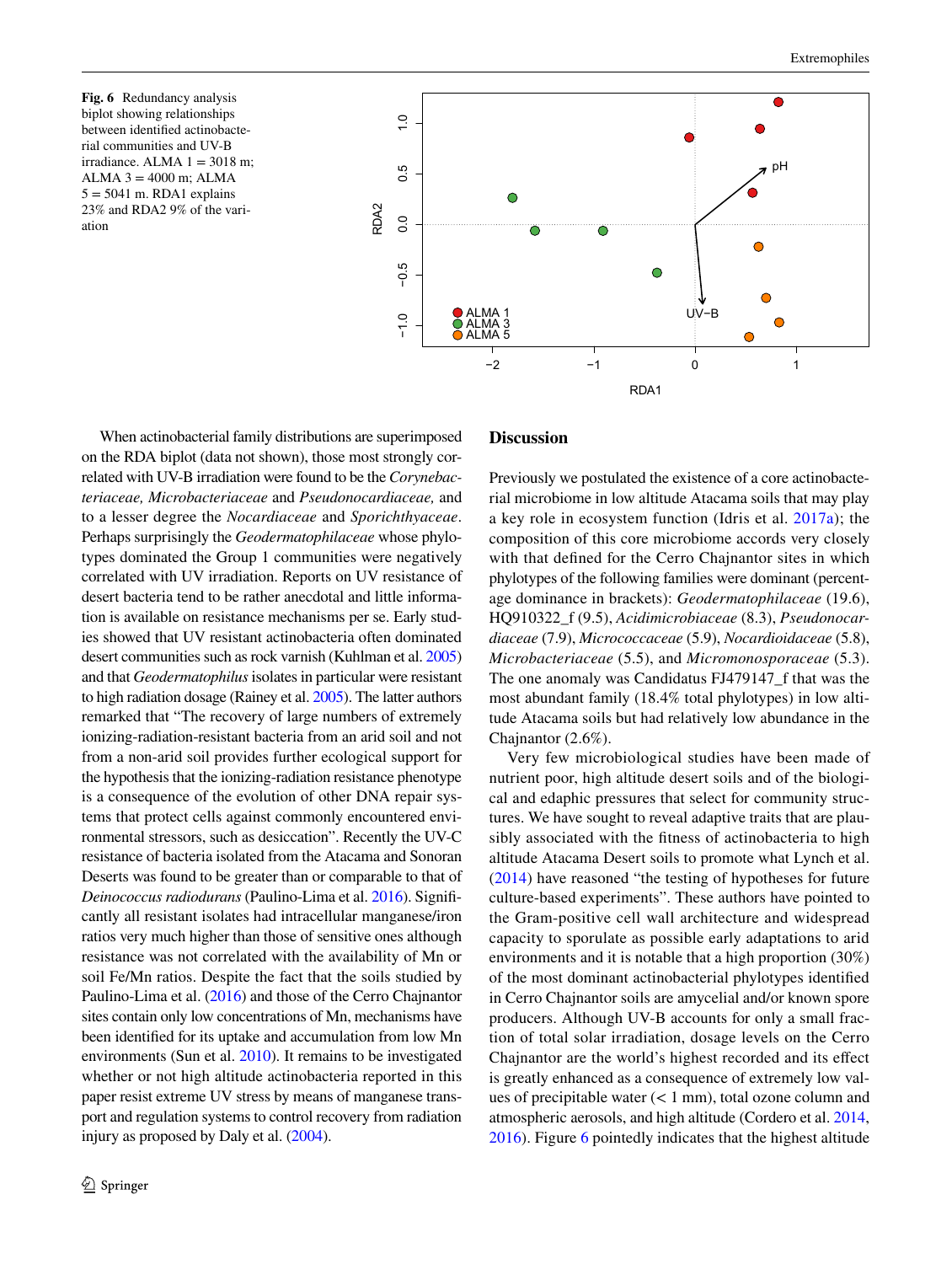surface soil (ALMA 5) correlated most strongly with UV-B dosage (near the tip of the UV arrow) whilst the ALMA 1 soil (lowest altitude) is at the top of the graph with lowest UV levels. Whereas our finding of a high abundance of *Geodermatophilaceae* phylotypes at this highest altitude site accords with the ability to isolate members of this family from other desert top soils and from exposed stone surfaces (Busarakam et al. [2016](#page-9-23); Gtari et al. [2012](#page-9-19); Urzì et al. [2001](#page-10-14)), redundancy analysis failed to establish a correlation with UV-B irradiance. It is feasible, therefore, that the abundance of these bacteria in Cerro Chajnantor soils may be correlated with their resistance to other stress factors that give rise to reactive oxygen species (ROS) such as severe desiccation and soil redox potentials, a proposition that is supported by the highly significant results of redundancy analyses (Table [4\)](#page-6-1). The redundancy analysis reveals a large amount of unexplained variation in our data (over 70%). Some of this unexplained variation may be a result of unmeasured environmental variables: for example a more detailed assay of the chemical composition of the underlying geology at the six sampling sites may have provided additional explanatory variables to include in the RDA. Nevertheless, it is likely that actinobacteria in extreme desert environments are subject to considerable spatial and temporal environmental stochasticity (Caruso et al. [2011](#page-9-24)), adding to the variation in community composition.

<span id="page-9-27"></span><span id="page-9-18"></span><span id="page-9-9"></span><span id="page-9-8"></span><span id="page-9-7"></span><span id="page-9-1"></span>A salient outcome of Schmidt's metagenomic surveys of Atacama and other Andean volcanic soils was the hypothesis that organic carbon could be generated by chemoautotrophic microorganisms thereby sustaining communities in such harsh, nutrient impoverished environments. Samples from the Llullaillaco Volcano 6034 m a.s.l. were dominated by actinobacterial phylotypes among which a *Pseudonocardia* species was the most abundant (Lynch et al. [2014](#page-10-13)), the genome of which encoded for  $CO_2$  fixation via the Calvin cycle and complete pathways for C1 compounds, hydrogen, ammonia and nitrate assimilation. The family *Pseudonocardiaceae* is the fourth most abundant in Cerro Chajnantor soils and in 5041 m samples the abundance of a *Pseudonocardia* phylotype reached 13% (Supplementary Information, Table 2). The high incidence of *Arthrobacter* and *Terrabacter* phylotypes at this highest altitude site investigated (8 and 21% abundance, respectively; Fig. [3\)](#page-4-0) is also notable given reports of carboxydovory in these genera (Kim et al. [2011](#page-9-25); Lalonde and Constant [2016](#page-9-26)).

<span id="page-9-24"></span><span id="page-9-23"></span><span id="page-9-4"></span><span id="page-9-3"></span><span id="page-9-2"></span>Future research priorities undoubtedly include the identity and characterization of adaptive traits in these high altitude desert communities. An immediate opportunity is aforded by the collection of isolates representing several of the dominant actinobacterial families, including the families *Geodermatophilaceae* and *Pseudonocardiaceae*, for culturebased physiology investigations and whole genome mining. To date we have whole genome sequences for two cultured <span id="page-9-16"></span><span id="page-9-14"></span><span id="page-9-12"></span><span id="page-9-11"></span>members of the *Geodermatophilaceae* (*Modestobacter caceresii*, Busarakam et al., [2016,](#page-9-23) and *Geodermatophilus atchiseltius* sp. nov., J. F. Castro et al., unpublished data) both of which encode a high proportion of environmental stress related genes and others associated with chemolithotrophic metabolism. However, members of many of the most abundant lineages such as HQ910322\_f have yet to be brought into culture or even characterized taxonomically and given the extent of the actinobacterial dark matter in the Cerro Chajnantor soils this is a major task. Future soil surveys based on a multi-omics approach in which metagenomics is complemented by metatranscriptomics and metaproteomics should enable active and dormant actinobacteria in the communities to be distinguished (Aanderud et al. [2015](#page-9-27)) and to provide insights into the functional genomics of habitat adaptation as demonstrated by Lynch et al. ([2014](#page-10-13)).

# <span id="page-9-22"></span><span id="page-9-20"></span><span id="page-9-6"></span><span id="page-9-5"></span>**Conclusions**

<span id="page-9-19"></span>The Atacama Desert landscape is an extraordinary repository of actinobacterial 'dark matter' with significant numbers of Candidatus taxa detected at supra-generic levels and nearly 50% of phylotypes not being assigned to validly named genera. Similarly high are our estimates of the actinobacterial rare biosphere in these high altitude environments, measuring 65% of all detected generic phylotypes.

<span id="page-9-15"></span><span id="page-9-0"></span>At supra-genus rank 2 putatively new classes, 4 new orders and 18 new families in the phylum *Actinobacteria* have been defined and such, we opine, represents mega-diversity.

<span id="page-9-28"></span><span id="page-9-13"></span>The extremely low aerosol optical depth values were recorded at high altitude sites in the Atacama Desert, particularly on the Chajnantor Plateau, (Cordero et al. [2016](#page-9-14)) has implications for habitat contamination by deserts dusts blown in either from local or distant geographic sites and is strongly indicative that the microbial communities defined in this study can be categorized as indigenous.

<span id="page-9-26"></span><span id="page-9-25"></span><span id="page-9-21"></span>The actinobacterial communities found in extreme arid habitats of the Atacama Desert present unique opportunities for bioprospecting. Thus, initial screening of the Cerro Chajnantor culture collection has shown that approximately 20% of all isolates gave positive results in a *Bacillus subtilis* reporter strain survey, while a new species of the rare genus *Lentzea*, *L. chajnantorensis* (Idris et al. [2017b](#page-9-28)) isolated from the 5041 m site, produces novel diene and monoene glycosides some of which have anti-HIV integrase activities (Wichner et al. [2017\)](#page-10-15).

<span id="page-9-17"></span><span id="page-9-10"></span>**Acknowledgements** We thank ALMA Director of the ESO for permission to collect samples; the Laboratorio Geoquimica, University of Chile, Santiago for chemical analyses; Dr. Raul Cordero, Department of Physics, University of Chile, Santiago for UV data; and ChunLab, Inc., Seoul for assistance with pyrosequence analyses.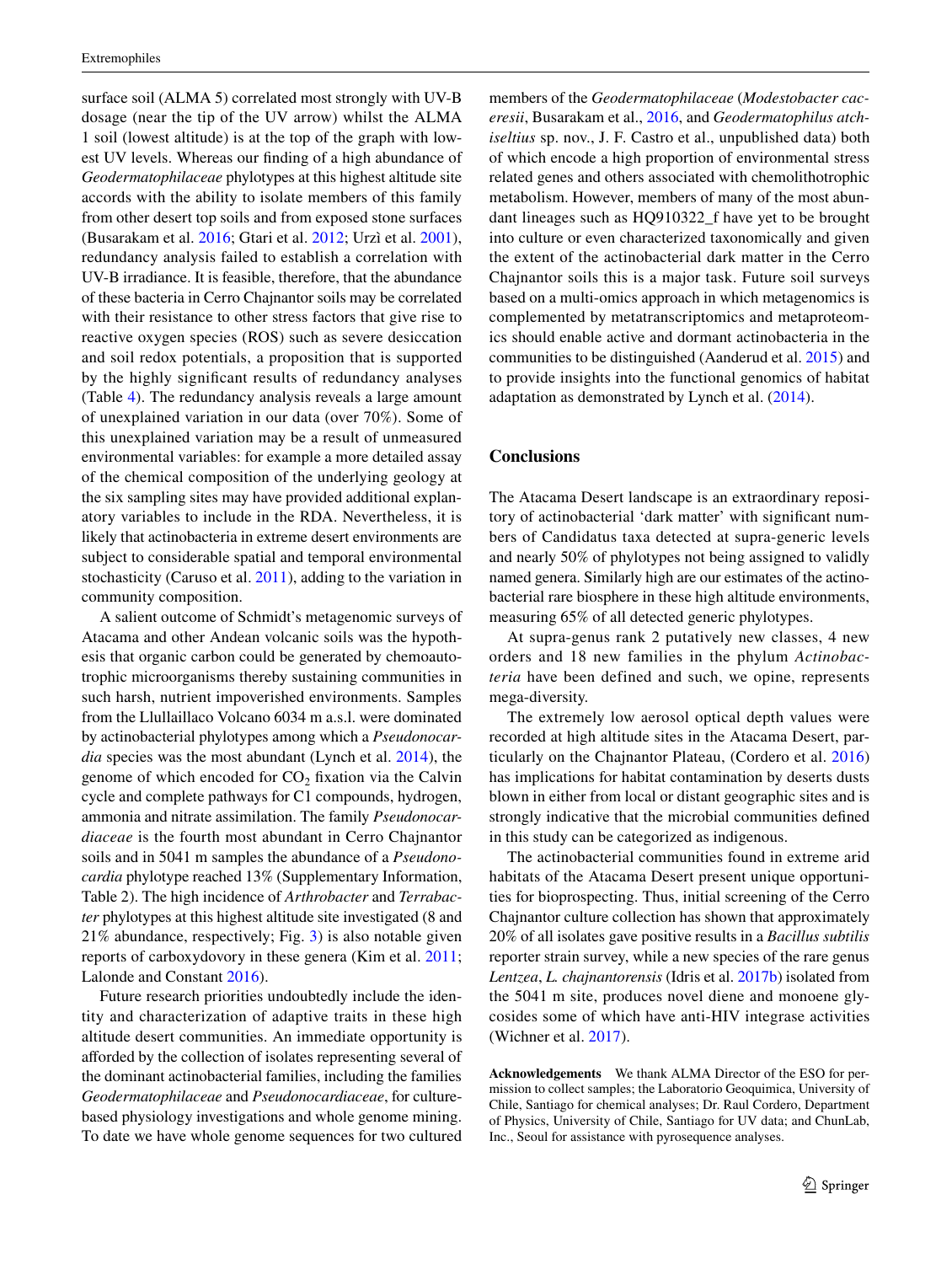<span id="page-10-13"></span>**Author contributions** HI conducted the experiments that were conceived and planned by ATB, MG and HI; ATB, JAA and MG collected environmental samples; BAA organized soil analyses; and RS analyzed results. The manuscript was written by ATB and reviewed by all authors.

#### <span id="page-10-8"></span>**Compliance with ethical standards**

<span id="page-10-0"></span>**Funding** ATB and JAA thank the Royal Society for International Joint Project Grant JP100654, HI the Malaysian Government for a postgraduate scholarship, and MG the Leverhulme Trust for an Emeritus Fellowship.

<span id="page-10-9"></span>**Conflict of interest** The authors declare no competing financial interests.

<span id="page-10-7"></span><span id="page-10-4"></span>**Open Access** This article is distributed under the terms of the Creative Commons Attribution 4.0 International License [\(http://crea](http://creativecommons.org/licenses/by/4.0/)[tivecommons.org/licenses/by/4.0/\)](http://creativecommons.org/licenses/by/4.0/), which permits unrestricted use, distribution, and reproduction in any medium, provided you give appropriate credit to the original author(s) and the source, provide a link to the Creative Commons license, and indicate if changes were made.

## <span id="page-10-11"></span>**References**

- <span id="page-10-10"></span>Aanderud ZT, Jones SE, Fierer N, Lennon JT (2015) Resuscitation of the rare biosphere contributes to pulses of ecosystem activity. Front Microbiol 6:24. <https://doi.org/10.3389/fmicb.2015.00024>
- Albarracin VH et al (2015) High-up: a remote reservoir of microbial extremophiles in Central Andean wetlands. Front Microbiol 6:1404.<https://doi.org/10.3389/fmicb.2015.01404>
- Aszalós JM, Krett G, Anda D, Márialigeti K, Nagy B, Borsodi AK (2016) Diversity of extremophilic bacteria in the sediment of high-altitude lakes located in the mountain desert of Ojos del Salado volcano, Dry-Andes. Extremophiles 20:603–620. [https://](https://doi.org/10.1007/s00792-016-0849-3) [doi.org/10.1007/s00792-016-0849-3](https://doi.org/10.1007/s00792-016-0849-3)
- Battistuzzi FU, Hedges SB (2008) A major clade of prokaryotes with ancient adaptations to life on land. Mol Biol Evol 26:335–343
- Blanco S et al (2013) New diatom taxa from high-altitude Andean saline lakes. Diatom Res 28:13–27
- Bull AT (2011) Actinobacteria of the extremobiosphere. In: Horikoshi K (ed) Extremophiles handbook. Springer, Tokyo, pp 1203–1240. [https://doi.org/10.1007/978-4-431-53898-1\\_58](https://doi.org/10.1007/978-4-431-53898-1_58)
- Bull AT, Asenjo JA (2013) Microbiology of hyper-arid environments: recent insights from the Atacama Desert, Chile. Antonie van Leeuwenhoek 103:1173–1179
- Bull AT, Asenjo JA, Goodfellow M, Gomez-Silva B (2016) The Atacama Desert: technical resources and the growing importance of novel microbial diversity. Annu Rev Microbiol 70:215–234. <https://doi.org/10.1146/annurev-micro-102215-095236>
- Busarakam K, Bull AT, Trujillo ME, Riesco R, Sangal V, van Wezel GP, Goodfellow M (2016) *Modestobacter caceresii* sp. nov., novel actinobacteria with an insight into their adaptive mechanisms for survival in extreme hyper-arid Atacama Desert soils. Syst Appl Microbiol 39:243–251. [https://doi.org/10.1016/j.](https://doi.org/10.1016/j.syapm.2016.03.007) [syapm.2016.03.007](https://doi.org/10.1016/j.syapm.2016.03.007)
- Cabrol NA et al (2009) The High-lakes project. J Geophys Res Biogeosci. <https://doi.org/10.1029/2008JG000818>
- Caruso T, Chan Y, Lacap DC, Lau MC, McKay CP, Pointing SB (2011) Stochastic and deterministic processes interact in the assembly of desert microbial communities on a global scale. ISME J 5:1406– 1413.<https://doi.org/10.1038/ismej.2011.21>
- Cordero RR, Seckmeyer G, Damiani A, Riechelmann S, Rayas J, Labbe F, Laroze D (2014) The world's highest levels of surface UV. Photochem Photobiol Sci 13:70–81
- <span id="page-10-3"></span>Cordero RR et al (2016) The solar spectrum in the Atacama Desert. Sci Rep 6:22457.<https://doi.org/10.1038/srep22457>
- <span id="page-10-1"></span>Costello EK, Halloy SRP, Reed SC, Sowell P, Schmidt SK (2009) Fumarole-supported islands of biodiversity within a hyperarid, high-elevation landscape on Socompa Volcano, Puna de Atacama, Andes. Appl Environ Microbiol 75:735–747. [https://doi.](https://doi.org/10.1128/Aem.01469-08) [org/10.1128/Aem.01469-08](https://doi.org/10.1128/Aem.01469-08)
- <span id="page-10-12"></span>Crits-Christoph A et al (2013) Colonization patterns of soil microbial communities in the Atacama Desert. Microbiome 1:28. [https://](https://doi.org/10.1186/2049-2618-1-28) [doi.org/10.1186/2049-2618-1-28](https://doi.org/10.1186/2049-2618-1-28)
- <span id="page-10-5"></span>Daly MJ et al (2004) Accumulation of Mn(II) in *Deinococcus radiodurans* facilitates gamma-radiation resistance. Science 306:1025–1028
- <span id="page-10-14"></span>Dorador C, Vila I, Remonsellez F, Imhoff JF, Witzel KP (2010) Unique clusters of *Archaea* in Salar de Huasco, an athalassohaline evaporitic basin of the Chilean Altiplano. FEMS Microbiol Ecol 73:291–302. [https://doi.](https://doi.org/10.1111/j.1574-6941.2010.00891.x) [org/10.1111/j.1574-6941.2010.00891.x](https://doi.org/10.1111/j.1574-6941.2010.00891.x)
- <span id="page-10-15"></span>Dorador C, Vila I, Witzel K-P, Imhoff JF (2013) Bacterial and archaeal diversity in high altitude wetlands of the Chilean Altiplano. Fund Appl Limnol/Arch Hydrobiol 182:135–159
- <span id="page-10-2"></span>Georgiou CD et al (2015) Evidence for photochemical production of reactive oxygen species in desert soils. Nat Commun 6:7100
- Gtari M et al (2012) Contrasted resistance of stone-dwelling *Geodermatophilaceae* species to stresses known to give rise to reactive oxygen species. FEMS Microbiol Ecol 80:566–577
- <span id="page-10-6"></span>Horikoshi K, Antranikian G, Bull AT, Robb FT, Stetter KO (2011) Extremophiles handbook. Springer, Tokyo
- Houston J (2006) Evaporation in the Atacama Desert: an empirical study of spatio-temporal variations and their causes. J Hydrol 330:402–412. <https://doi.org/10.1016/j.jhydrol.2006.03.036>
- Husson O (2013) Redox potential (Eh) and pH as drivers of soil/plant/ microorganism systems: a transdisciplinary overview pointing to integrative opportunities for agronomy. Plant Soil 362:389–417
- Idris H, Goodfellow M, Sanderson R, Asenjo JA, Bull AT (2017a) Actinobacterial rare biospheres and dark matter revealed in habitats of the Chilean Atacama Desert. Sci Rep 7:8373. [https://doi.](https://doi.org/10.1038/s41598-017-08937-4) [org/10.1038/s41598-017-08937-4](https://doi.org/10.1038/s41598-017-08937-4)
- Idris H, Nouioui I, Asenjo JA, Bull AT, Goodfellow M (2017b) *Lentzea chajnantorensis* sp nov., an actinobacterium from a very high altitude Cerro Chajnantor gravel soil in northern Chile. Antonie van Leeuwenhoek 110:795–802. [https://doi.org/10.1007/](https://doi.org/10.1007/s10482-017-0851-5) [s10482-017-0851-5](https://doi.org/10.1007/s10482-017-0851-5)
- Kim SM, Park SW, Park ST, Kim YM (2011) *Terrabacter carboxydivorans* sp. nov., a carbon monoxide-oxidizing actinomycete. Int J Syst Evol Microbiol 61:482–486. [https://doi.org/10.1099/](https://doi.org/10.1099/ijs.0.020826-0) [ijs.0.020826-0](https://doi.org/10.1099/ijs.0.020826-0)
- Kuhlman KR et al (2005) Enumeration, isolation, and characterization of ultraviolet (UV-C) resistant bacteria from rock varnish in the Whipple Mountains, California. Icarus 174:585–595
- Lalonde I, Constant P (2016) Identification of unknown carboxydovore bacteria dominant in deciduous forest soil via succession of bacterial communities, coxL genotypes, and carbon monoxide oxidation activity in soil microcosms. Appl Environ Microbiol 82:1324–1333
- Lynch MD, Neufeld JD (2015) Ecology and exploration of the rare biosphere. Nat Rev Microbiol 13:217–229. [https://doi.org/10.1038/](https://doi.org/10.1038/nrmicro3400) [nrmicro3400](https://doi.org/10.1038/nrmicro3400)
- Lynch RC, King AJ, Farías ME, Sowell P, Vitry C, Schmidt SK (2012) The potential for microbial life in the highest-elevation (> 6000 m.a.s.l.) mineral soils of the Atacama region. J Geophys Res Biogeosci 117:G02028. <https://doi.org/10.1029/2012jg001961>